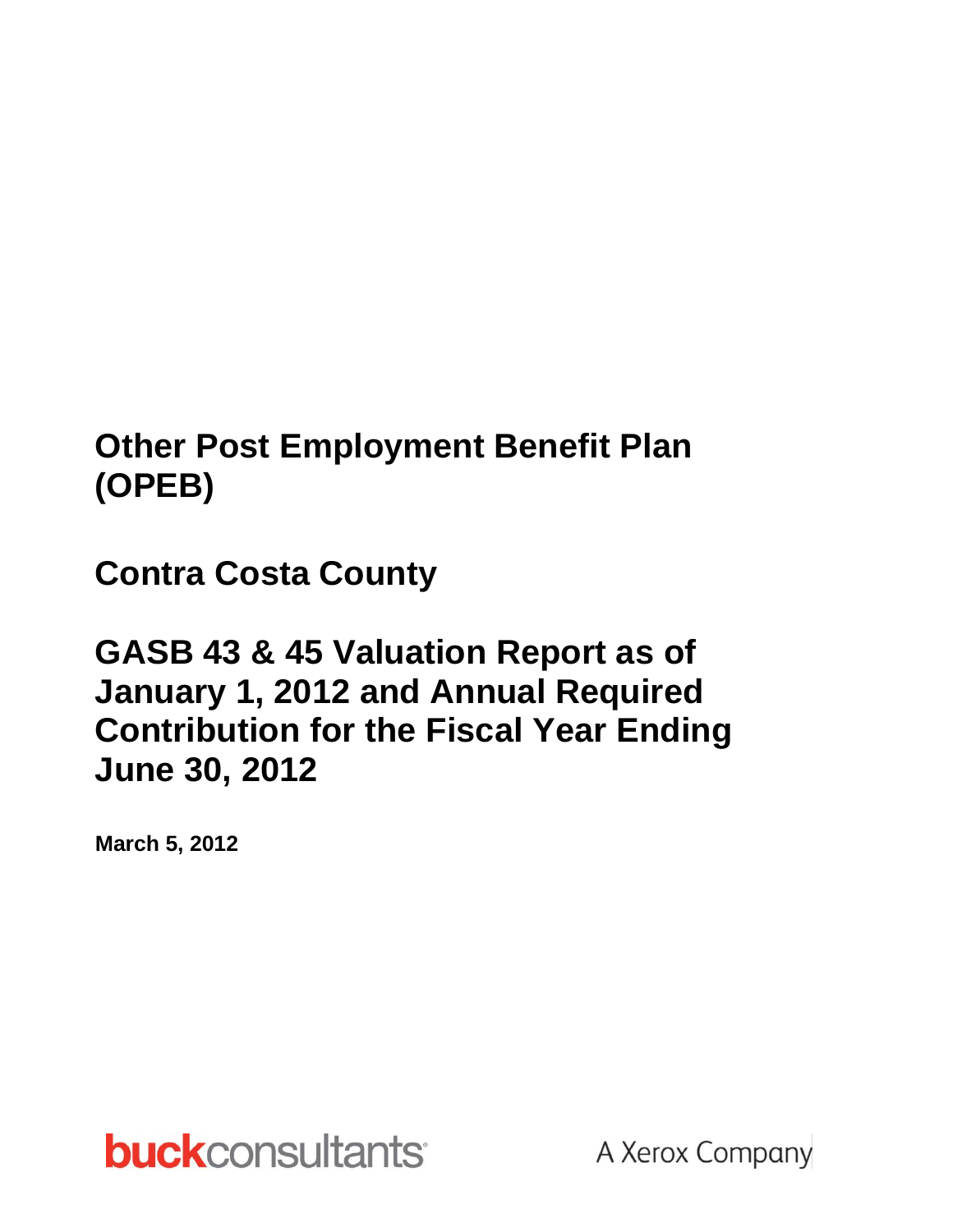# **Table of Contents**

### **Cover Letter and Certification**

### **Appendices**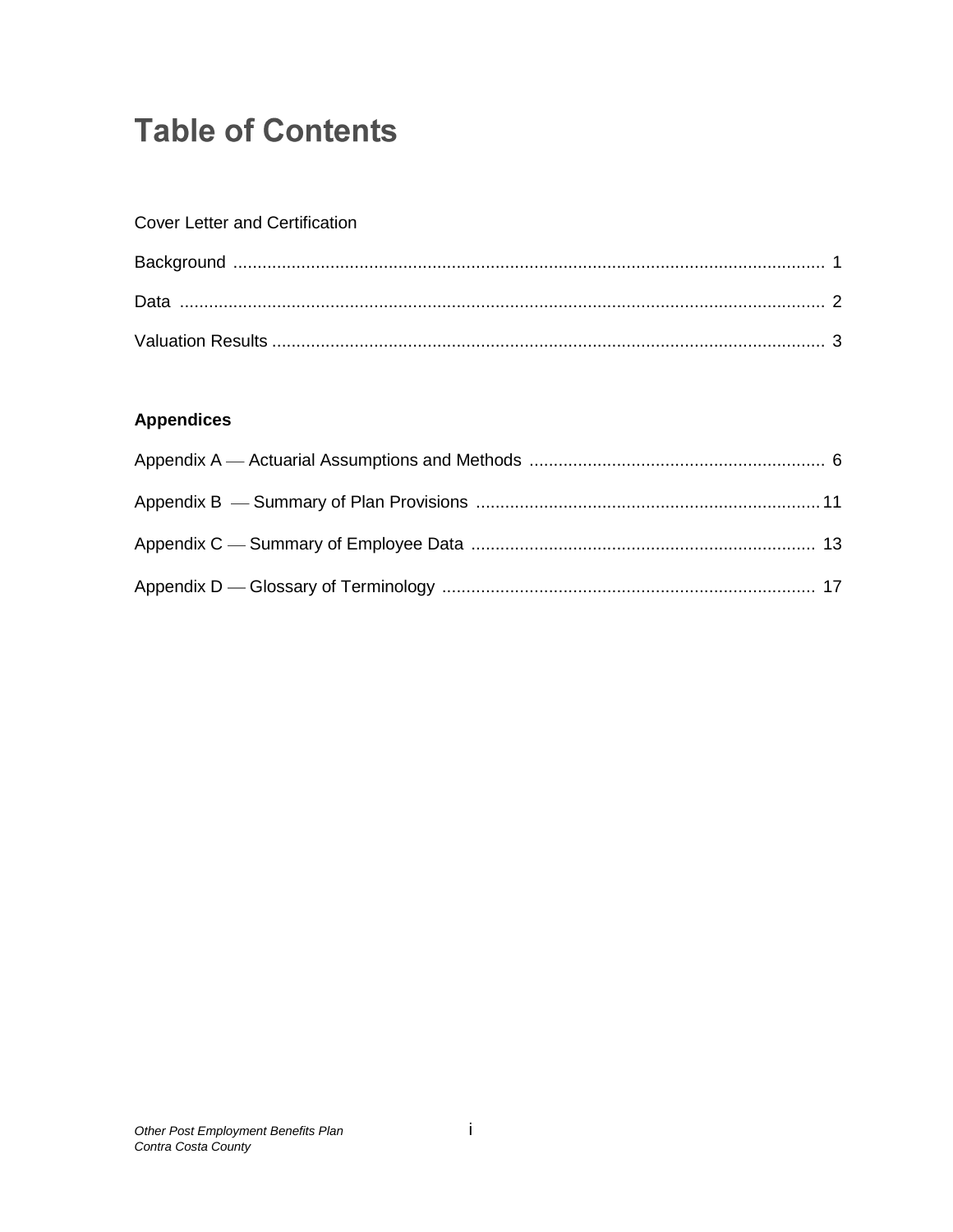# **buck**consultants

# A Xerox Company

March 5, 2012

Ms. Lisa Driscoll County Finance Director Contra Costa County Administrator's Office 651 Pine Street, 10<sup>th</sup> Floor Martinez, CA, 94553

#### *Re: Actuarial Valuation of Other Post Employment Benefits (OPEB)*

Dear Ms. Driscoll:

The County requested that Buck Consultants, LLC calculate the Actuarial Accrued Liability and Annual Required Contribution for Other Post Employment Benefits (OPEB) provided by the County. Actuarial valuations are completed biennially as of January 1. The date of this actuarial valuation is January 1, 2012.

The Actuarial Accrued Liability and Annual Required Contribution shown in this report were calculated according to the Governmental Accounting Standards Board (GASB) Statement Nos. 43 and 45 for the fiscal year ending June 30, 2012. GASB Statement No. 43 (GASB 43) provides guidance on financial reporting for postemployment benefit plans other than pension plans (OPEB plans) primarily for trust funds. GASB Statement No. 45 (GASB 45) provides guidance on accounting and financial reporting by employers for postemployment benefits other than pensions (OPEB plans).

The valuation is based on participant and financial data provided by the County. The data was not reviewed for consistency or completeness beyond that necessary to develop the analysis. Such a detailed review of the data and its sources is beyond the scope of this analysis. To the extent that the data is incomplete or incorrect, the results of the analysis are also incomplete or incorrect.

Our firm has prepared all of the schedules presented in the actuarial report. The noneconomic assumptions were selected to be in conformity with prior OPEB valuation assumptions. The discount rate was adopted by the County and is the same rate as was used in the previous valuation. We believe that these assumptions, in the aggregate, reasonably approximate the anticipated future experience of the Plan.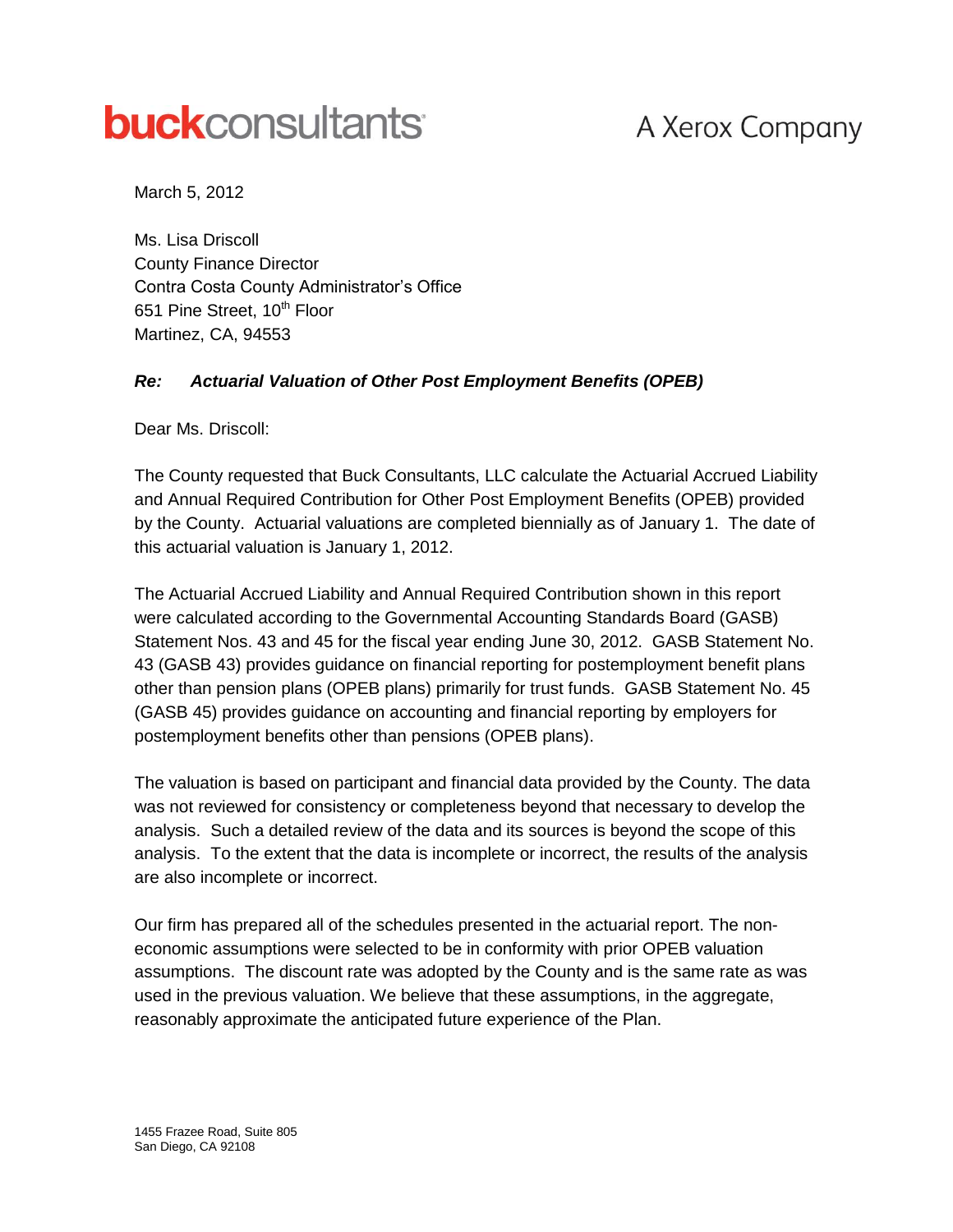Ms. Lisa Driscoll March 5, 2012 Page 2

We certify that the valuation was performed in accordance with generally accepted actuarial principles and practices. In particular, the assumptions and methods used for funding purposes meet the parameters of the Governmental Accounting Standards Board Statements 43 and 45. The report was prepared under the supervision of Michael Schionning, a Fellow of the Society of Actuaries and Member of the American Academy of Actuaries, who has met the Qualification Standards of the American Academy of Actuaries to render the actuarial opinion contained herein.

Sincerely,

 $RQQ$ 

Michael W. Schionning, FSA, MAAA Principal and Consulting Actuary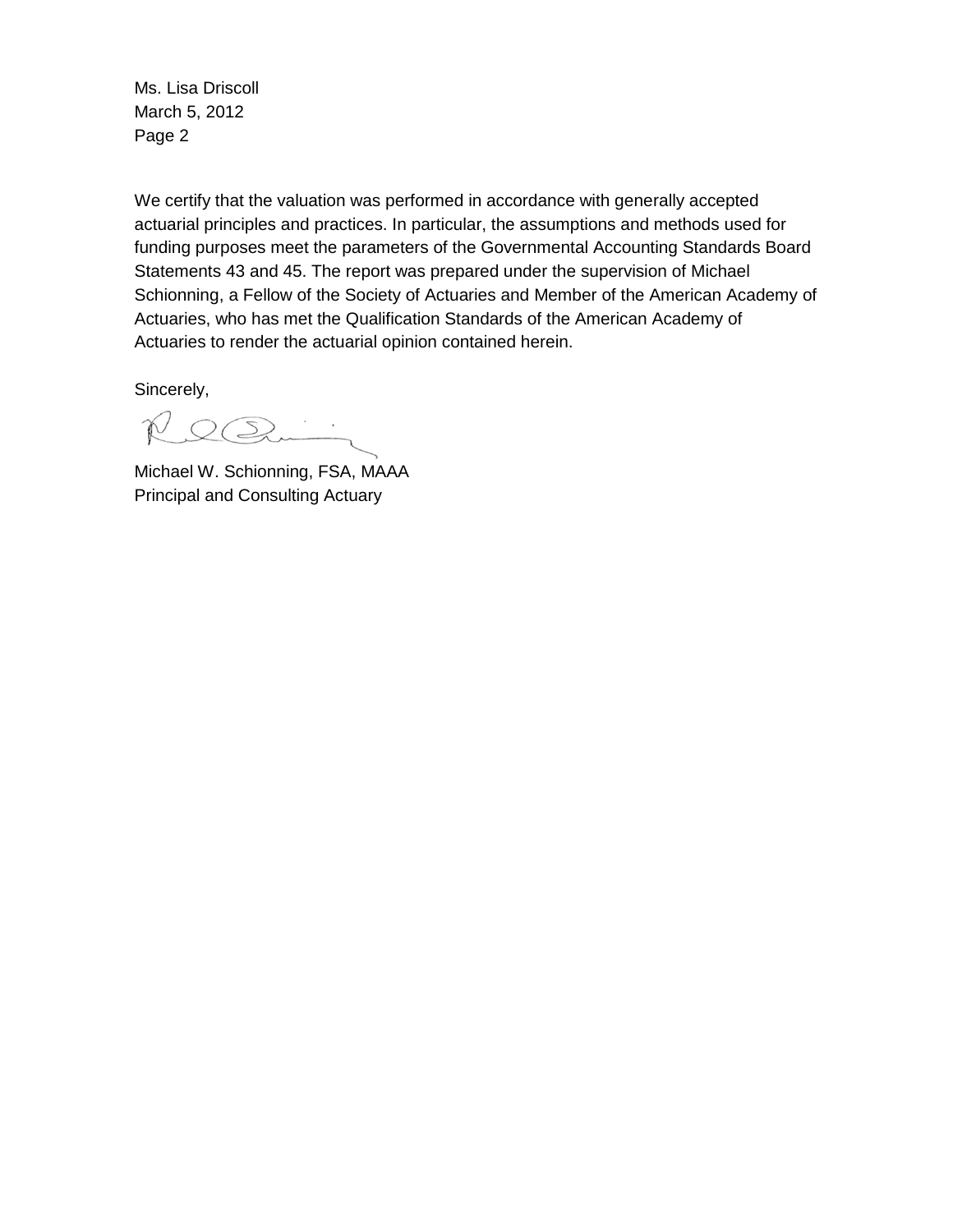# **Background**

The Other Post Employment Benefits Plan (OPEB) is a single-employer, defined benefit plan provided by the County.

According to GASB 45, postretirement medical benefits are to be accrued as a liability as the benefits are earned by active employees. A Normal Cost representing the sum of benefits accrued for the current plan year by active employees and a not greater than 30 year amortization of the Unfunded Actuarial Accrued Liability for active employees and retirees under the plan are the two components of the Annual Required Contribution.

We have calculated the Actuarial Accrued Liability and Annual Required Contribution according to the guidelines in the GASB Statements No. 43 and 45. We are using similar methodology to the methods used in the previous valuation.

In preparing this report, we have conformed to generally recognized and accepted actuarial principles and practices consistent with principles prescribed by the Actuarial Standards Board (ASB) and the Code of Professional Conduct and Qualification Standards for Public Statements of Actuarial Opinion of the American Academy of Actuaries.

| <b>Summary of Actuarial Methods and Assumptions</b> |                     |  |  |
|-----------------------------------------------------|---------------------|--|--|
| <b>Valuation Date</b>                               | 01/01/2012          |  |  |
| <b>Actuarial Cost Method</b>                        | Entry Age Normal    |  |  |
| <b>Amortization Method</b>                          | Level Dollar, Open  |  |  |
| <b>Remaining Amortization Period</b>                | 30 Years            |  |  |
| <b>Asset Valuation Method</b>                       | <b>Market Value</b> |  |  |
| <b>Discount Rate</b>                                | 6.32%               |  |  |
| <b>Investment Rate of Return</b>                    | 7.75%               |  |  |
| <b>Projected Salary Increases</b>                   | N/A                 |  |  |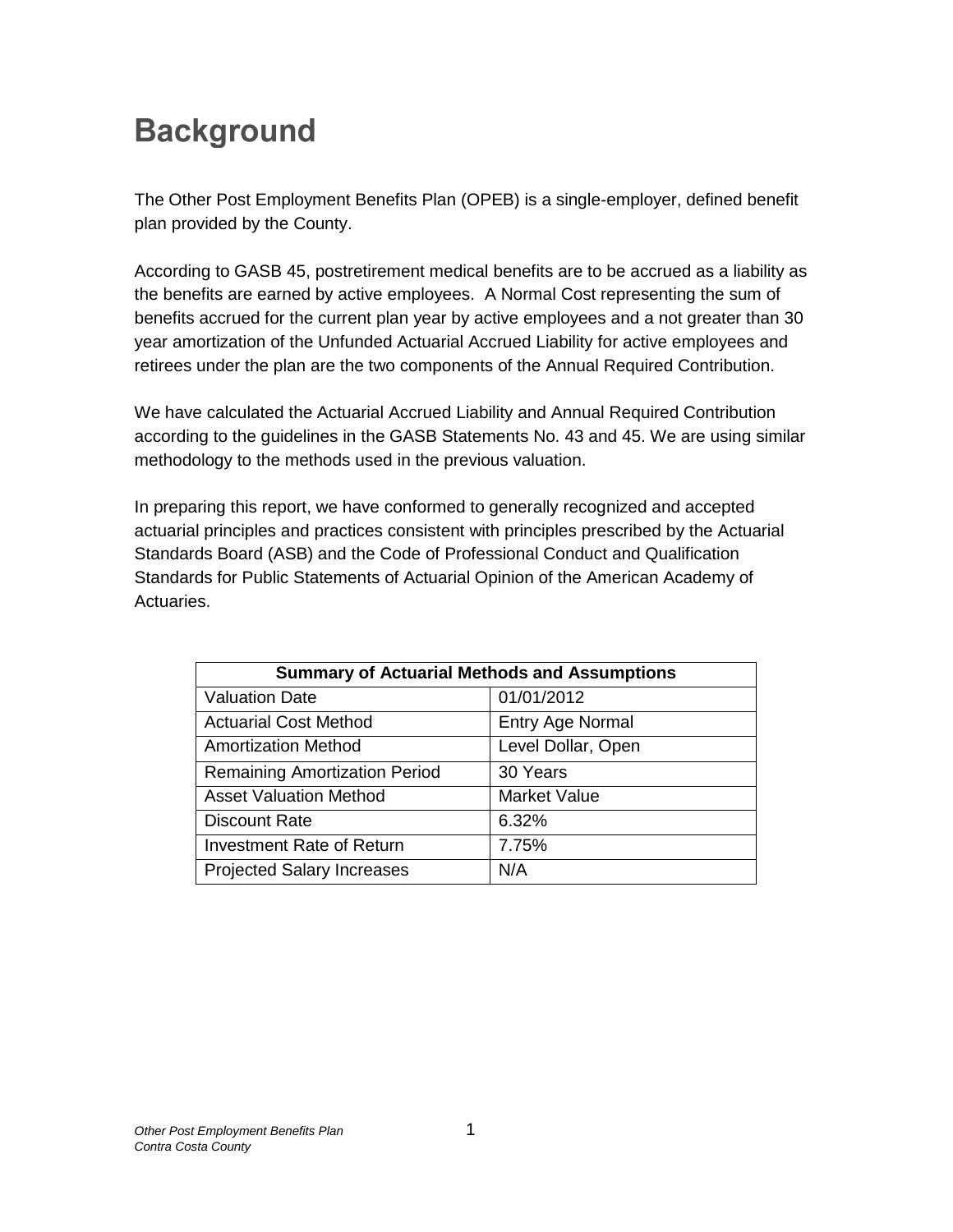# **Data**

The County provided Buck with detailed census data for all active employees and retirees as of January 1, 2012. The active employee data provided included date of birth, hire date, gender, medical/dental coverage tiers and plan coding, an employee ID, and other information. For retirees, we were provided the same detail as well as the date of retirement. Detailed plan descriptions, premium history, open enrollment materials, and draft trust balance information were also provided by the County. We reviewed all data for reasonableness.

For each employee, we calculated their actuarial accrued liability as of the valuation date based on their current age and years of service. For retirees the actuarial accrued liability is the present value of all future benefits under the plan as of the valuation date. The valuation result is the sum of these individual calculations based on the provisions of the plan. The demographic assumptions used for the valuation are summarized in Appendix A. These assumptions are intended to be consistent with the assumptions used in the prior OPEB valuation.

The census data is summarized below:

| <b>Census Data</b>            | General | <b>Safety</b> | Total  |
|-------------------------------|---------|---------------|--------|
| Actives                       | 6.631   | 1,089         | 7,720  |
| <b>Retirees and Survivors</b> | 4.811   | 1,130         | 5.941  |
| <b>Total Counts</b>           | 11,442  | 2,219         | 13,661 |

Additional information regarding the data can be found in Appendix C.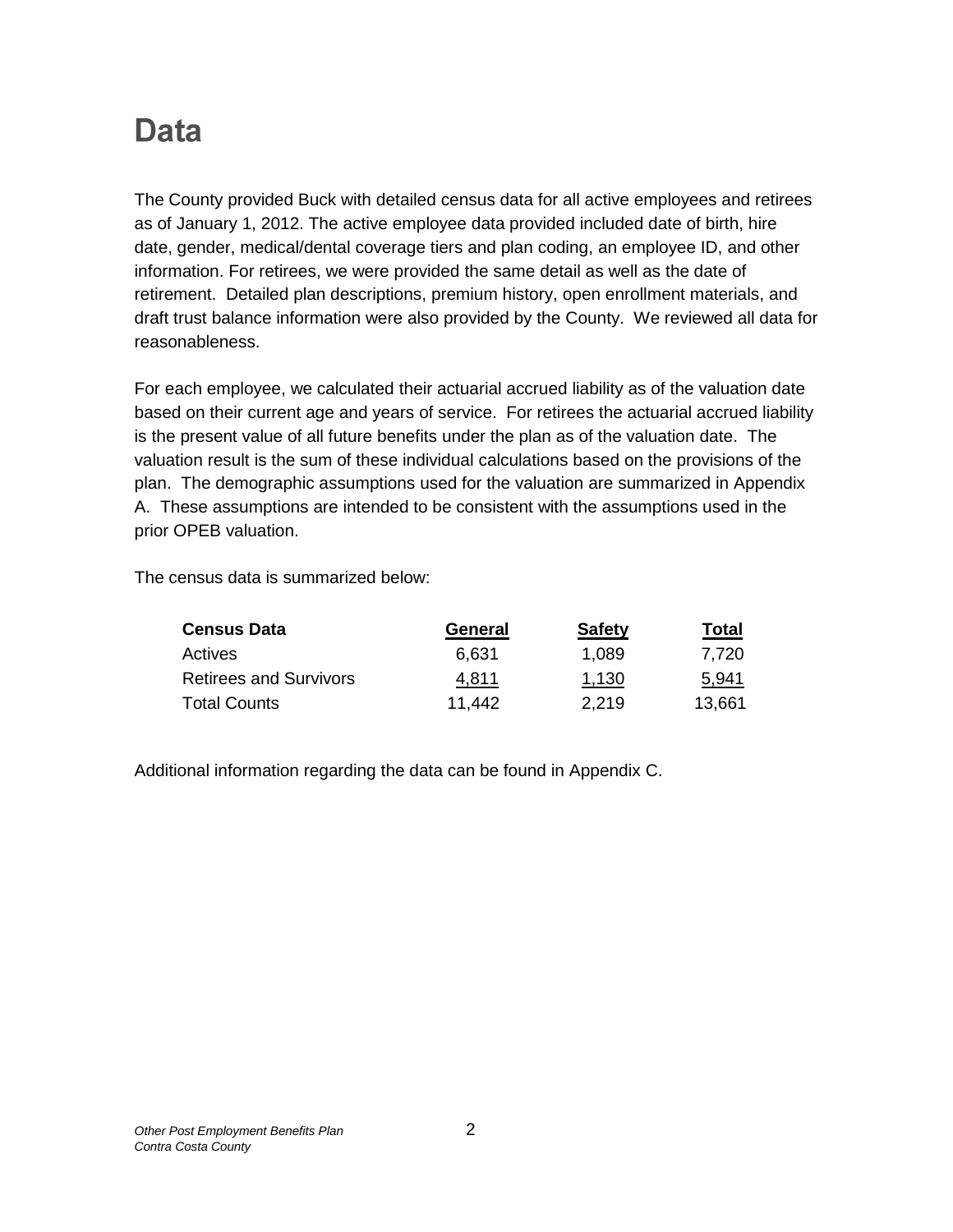# **Valuation Results**

This report has been prepared by Buck Consultants to present the Actuarial Accrued Liability, Normal Cost, and Annual Required Contribution for the County OPEB Plan. The Actuarial Accrued Liability is as of January 1, 2012 based on the plan year. The Annual Required Contribution is for the 2011-2012 fiscal year.

Based on the data provided and the assumptions outlined in Appendix A, the Actuarial Accrued Liability for the OPEB Plan as of January 1, 2012 is \$1.034 billion. The end of fiscal year Normal Cost is \$27.5 million. The following tables summarize the Actuarial Accrued Liability, Normal Cost, and Annual Required Contribution results of the current valuation and compare them to the prior valuation result using a 6.32% discount rate.

### **Table 1** CCC Postemployment Health Benefits Plan Actuarial Accrued Liability (AAL) and Normal Cost

|                 | AAL @ 6.32%<br>01/01/2012 | NC @ 6.32%<br>01/01/2012 | AAL @ 6.32%<br>01/01/2010 | NC @ 6.32%<br>01/01/2010 |
|-----------------|---------------------------|--------------------------|---------------------------|--------------------------|
| Actives         | \$437,344,000             | \$27,523,000             | \$483,190,000             | \$29,232,000             |
| <b>Retirees</b> | 596,781,000               |                          | 563,838,000               | $\mathsf{U}$             |
| Total           | \$1,034,125,000           | \$27,523,000             | \$1,047,028,000           | \$29,232,000             |

Although interim valuation results since the January 1, 2010 valuation date reflecting plan changes made through collective bargaining under California Government Code 7507 have been reported, for comparison purposes in Tables 1 and 2 (on the following page) we are comparing the current valuation results to the original prior GASB 45 valuation results. Both plan change and demographic changes over the two year period are reflected rather than interim plan change results using prior demographics as reported under Government Code 7507 interim reporting.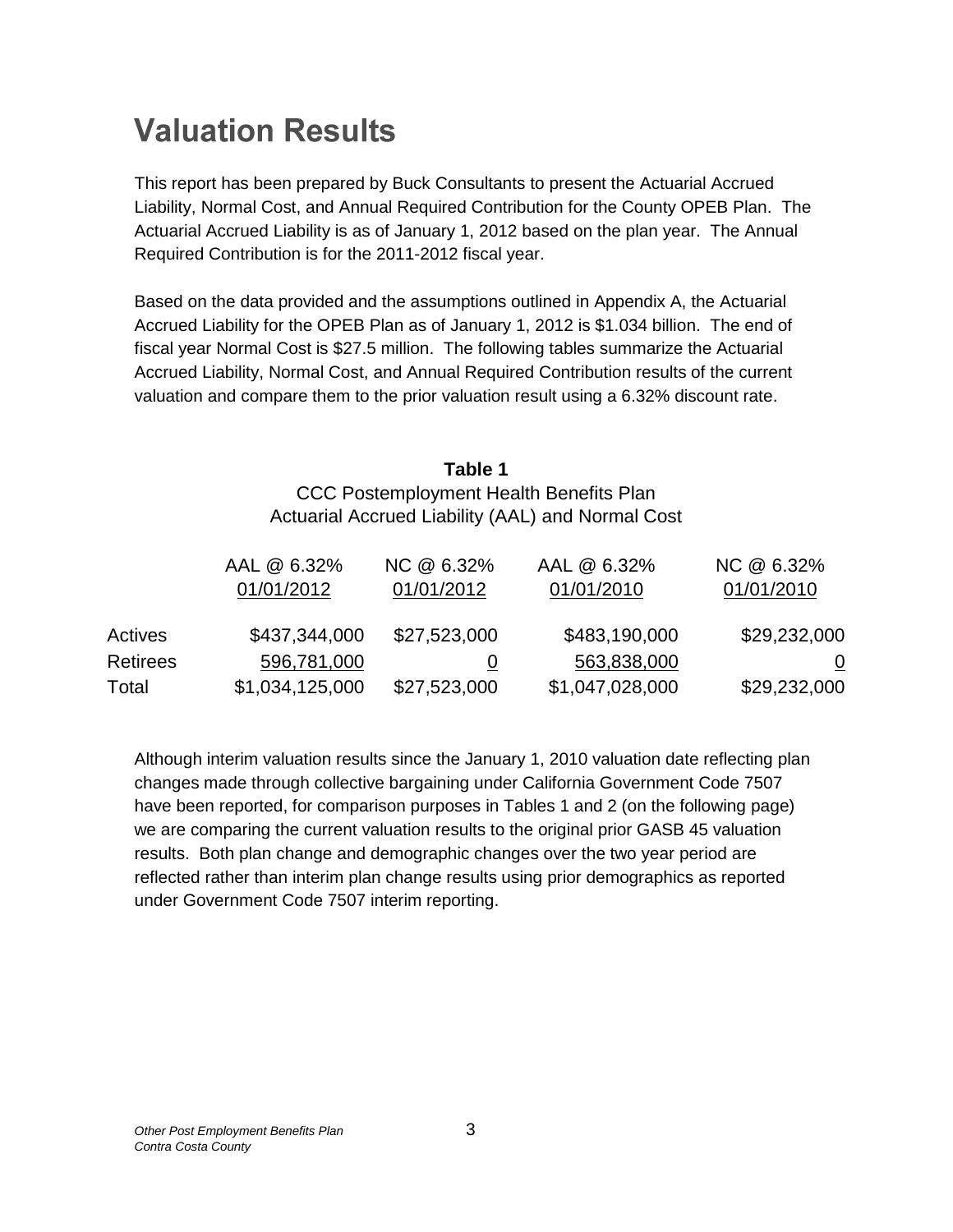### **Table 2** CCC Postemployment Health Benefits Plan Annual Required Contribution

|                                          | 6.32% Discount Rate<br><b>FYE 2012</b> | 6.32% Discount Rate<br><b>FYE 2011</b> |
|------------------------------------------|----------------------------------------|----------------------------------------|
| <b>Total Accrued Actuarial Liability</b> | \$1,034,125,000                        | \$1,078,665,000                        |
| <b>Assets</b>                            | 65,491,000                             | 62,169,000                             |
| <b>UAAL</b>                              | \$968,634,000                          | \$1,016,496,000                        |
| <b>Annual Required Contribution</b>      |                                        |                                        |
| <b>Normal Cost</b>                       | \$27,523,000                           | \$30,149,000                           |
| 30 Year Amortization of UAAL             | 32,288,000                             | 33,883,000                             |
| <b>ARC</b>                               | \$59,811,000                           | \$64,032,000                           |

The County's current funding policy is to partially pre-fund the plan with annual trust contributions of \$20 million and future planned increases to this amount while also funding the pay-as-you-go cost of benefits. This partial pre-funding strategy leads to the current 6.32% discount rate which interpolates the lower pay-as-you-go discount rate with a higher full-funding discount rate.

The amounts above include the liability associated with the subsidization of retiree premiums by active employees. This occurs because the under age 65 retiree medical costs are much higher than active employee costs but the retiree rates are the same as the active rates due to the pooling of the costs in the underwriting process. Approximately \$111 million of the liability is caused by this rate subsidy, or 10.8% of the total liability under the 6.32% discount rate assumption.

A summary of the current plan provision is provided in Appendix B.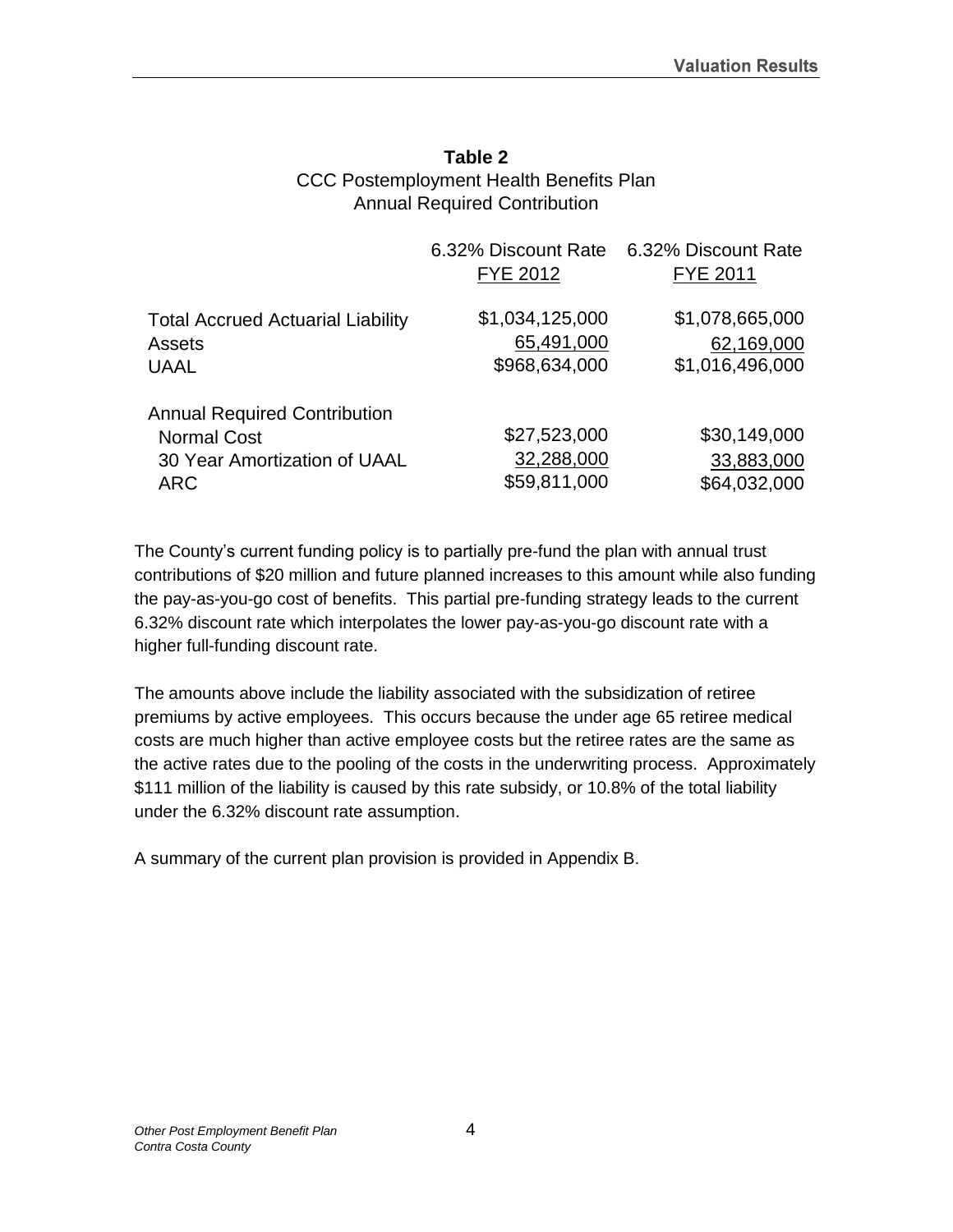|            |        | Actuarial | Actuarial       |             |         |           | UAAL as % of    |
|------------|--------|-----------|-----------------|-------------|---------|-----------|-----------------|
| Actuarial  |        | Value of  | Accrued         | Unfunded    | Funded  | Covered   | Covered         |
| Valuation  | Fiscal | Assets    | Liability (AAL) | AAL         | Ratio   | Payroll   | Payroll         |
| Date       | Year   | (a)       | (b)             | $(b - a)$   | (a / b) | (c)       | $((b - a) / c)$ |
| 01/01/2008 | 2009   | \$20,038  | \$1,879,242     | \$1,859,204 | 1.07%   | \$625,273 | 297.34%         |
| 01/01/2010 | 2010   | 41,092    | 1,047,028       | 1,005,936   | 3.92%   | 604,834   | 166.32%         |
| 01/01/2011 | 2011   | 61,720    | 1,078,665       | 1,016,945   | 5.72%   | 599,734   | 169.57%         |
| 01/01/2012 | 2012   | 65,491    | 1,034,125       | 968,634     | 6.33%   | 623,723   | 155.30%         |

### Schedule of Funding Progress (\$ in 000's)

The following table shows the breakdown of Accrued Actuarial Liability (AAL), Normal Cost, and Annual Required Contribution (ARC) by various entities within The County. Note that for the ARC calculations by entity, valuation assets have not been considered. The net result reflecting the UAAL after subtracting valuation assets from the AAL provides the bottom line result which ties to Table 2 above.

#### Table 3 CCC Postemployment Health Benefits Plan By Reporting Entity AAL, NC, and ARC at a 6.32% discount rate for Fiscal Year 2011-2012

| Entity                       | AAL             | <b>Normal Cost</b> | <b>ARC</b>   |
|------------------------------|-----------------|--------------------|--------------|
| <b>Safety Non-Fire</b>       | \$230,212,000   | \$6,848,000        | \$14,522,000 |
| <b>CCC Fire</b>              | 130,028,000     | 3,066,000          | 7,400,000    |
| <b>East County Fire</b>      | 10,737,000      | 515,000            | 873,000      |
| Hospital                     | 208,478,000     | 7,538,000          | 14,487,000   |
| <b>CCHP</b>                  | 7,408,000       | 339,000            | 586,000      |
| Airport                      | 1,815,000       | 19,000             | 80,000       |
| <b>First Five</b>            | 324,000         | 30,000             | 41,000       |
| <b>CCC Retirement System</b> | 2,577,000       | 76,000             | 162,000      |
| All Other CCC                | 442,546,000     | 9,092,000          | 23,844,000   |
| <b>Totals Before</b>         |                 |                    |              |
| <b>Subtracting Assets</b>    | \$1,034,125,000 | \$27,523,000       | \$61,995,000 |
| <b>Valuation Assets</b>      | 65,491,000      |                    |              |
| <b>Totals Net of Assets</b>  | \$968,634,000   | \$27,523,000       | \$59,811,000 |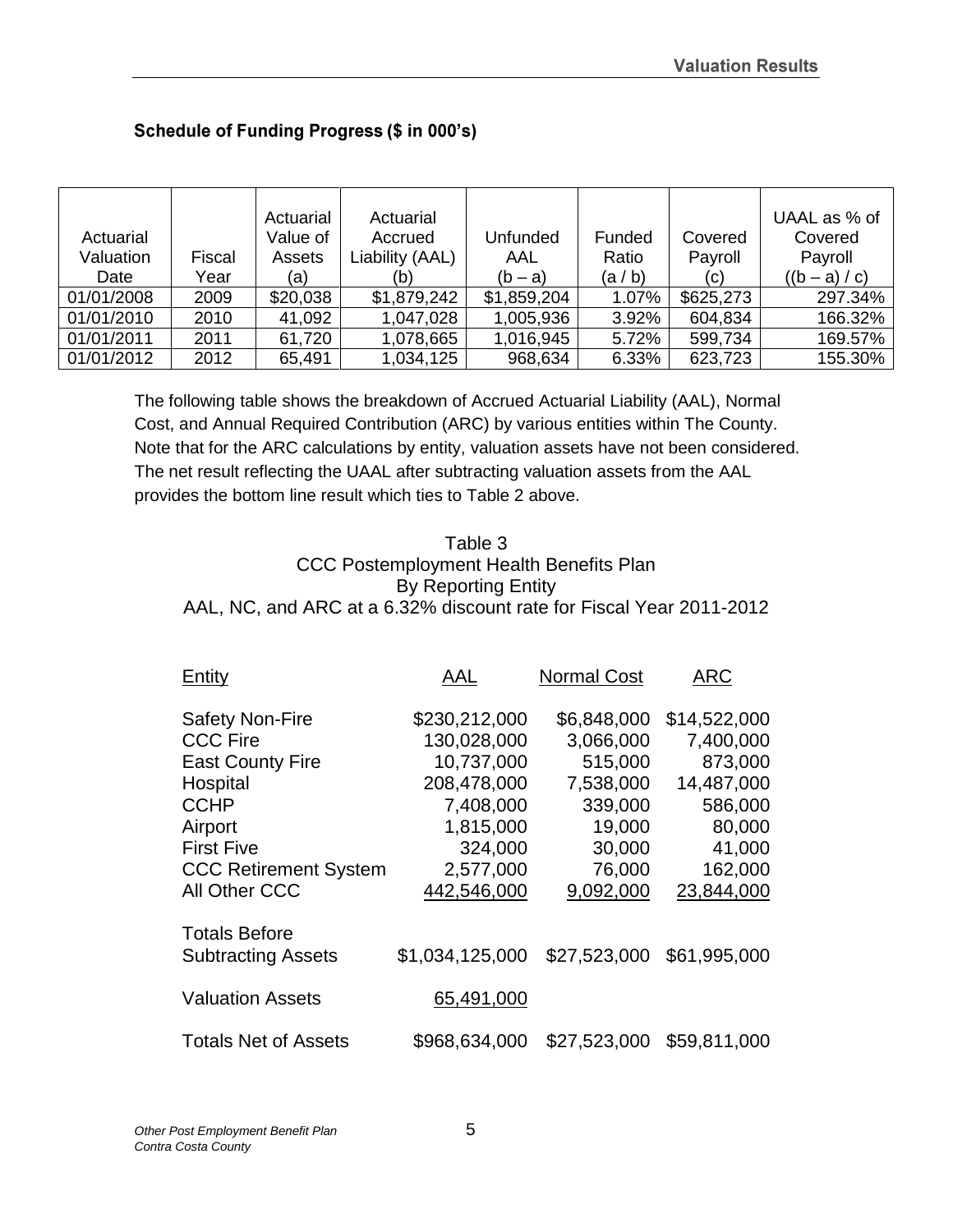## **Appendix A - Actuarial Assumptions and Methods**

#### **Assumptions**

#### **1. Economic Assumptions**

 a. Discount rate 6.32% b. Investment rate of return 7.75% c. Valuation date **January 1, 2012** 

#### **2. Demographic Assumptions**

a. Retirement Based on age for General and Safety employees. Rates shown below:

| <u>General</u> |              |            | <u>Safety</u> |
|----------------|--------------|------------|---------------|
| <u>Age</u>     | <u>Rates</u> | <u>Age</u> | <u>Rates</u>  |
| 50             | 3%           | 50         | 25%           |
| 51             | 3%           | 51         | 20%           |
| 52             | 3%           | 52         | 20%           |
| 53             | 3%           | 53         | 20%           |
| 54             | 5%           | 54         | 25%           |
| 55             | 10%          | 55         | 30%           |
| 56             | 10%          | 56         | 30%           |
| 57             | 10%          | 57         | 40%           |
| 58             | 10%          | 58         | 40%           |
| 59             | 10%          | 59         | 40%           |
| 60             | 15%          | 60         | 100%          |
| 61             | 20%          | 61         | 100%          |
| 62             | 25%          | 62         | 100%          |
| 63             | 25%          | 63         | 100%          |
| 64             | 30%          | 64         | 100%          |
| 65             | 35%          | 65         | 100%          |
| 66             | 35%          | 66         | 100%          |
| 67             | 35%          | 67         | 100%          |
| 68             | 35%          | 68         | 100%          |
| 69             | 35%          | 69         | 100%          |
| 70             | 100%         | 70         | 100%          |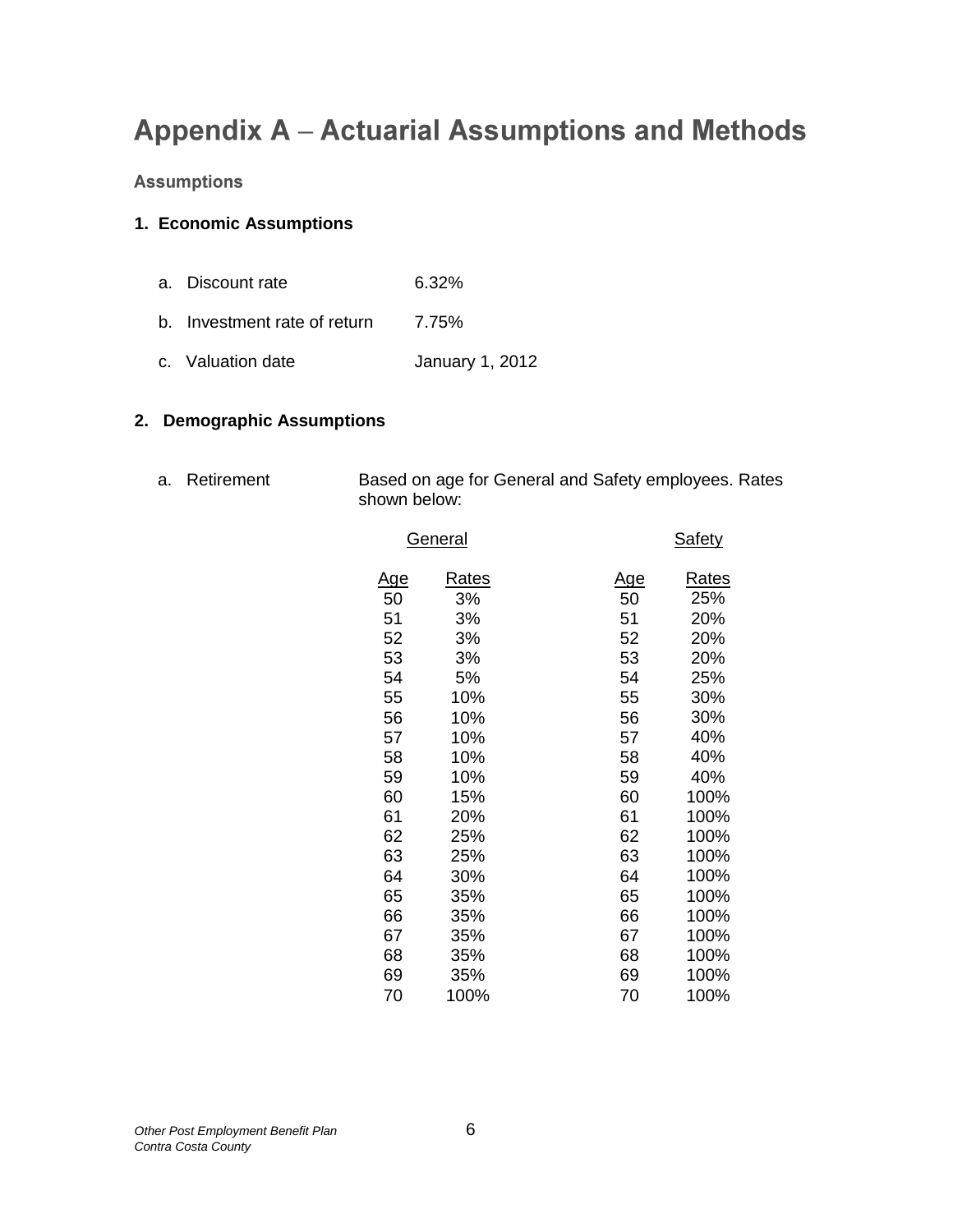b. Termination **General and Safety:** Service-related rates for first five years of employment and age-related rates after first five years of employment. Sample rates are shown below:

| Year           | General<br><b>Withdrawals per</b><br>1,000 Lives for<br>employees with<br>less than 5 years of<br><b>Service</b> | <b>Safety</b><br><b>Withdrawals per</b><br>1,000 Lives for<br>employees with less<br>than 5 years of<br><b>Service</b> |
|----------------|------------------------------------------------------------------------------------------------------------------|------------------------------------------------------------------------------------------------------------------------|
| 1              | 140.00                                                                                                           | 110.00                                                                                                                 |
| $\overline{2}$ | 90.00                                                                                                            | 70.00                                                                                                                  |
| 3              | 80.00                                                                                                            | 50.00                                                                                                                  |
| 4              | 60.00                                                                                                            | 40.00                                                                                                                  |
| 5              | 50.00                                                                                                            | 30.00                                                                                                                  |
|                | General<br><b>Withdrawals per</b><br>1,000 Lives for<br>employees with<br>more than 5 years<br>of Service        | <b>Safety</b><br><b>Withdrawals per</b><br>1,000 Lives for<br>employees with<br>more than 5 years<br><b>Of Service</b> |
| Age            |                                                                                                                  |                                                                                                                        |
| 30             |                                                                                                                  |                                                                                                                        |
|                | 50.00                                                                                                            | 30.00                                                                                                                  |
| 35             | 49.20                                                                                                            | 22.00                                                                                                                  |
| 40             | 42.30                                                                                                            | 16.10                                                                                                                  |
| 45             | 35.40                                                                                                            | 10.50                                                                                                                  |
| 50             | 16.80                                                                                                            | 0.00                                                                                                                   |
| 55             | 3.70                                                                                                             | 0.00                                                                                                                   |

| c. Mortality | Current Actives - RP 2000 Combined Healthy Mortality   |
|--------------|--------------------------------------------------------|
|              | tables projected to 2027                               |
|              | Current Inactives - RP 2000 Combined Healthy Mortality |
|              | tables projected to 2019                               |

d. Plan Participation 98% active participation assumed upon retirement.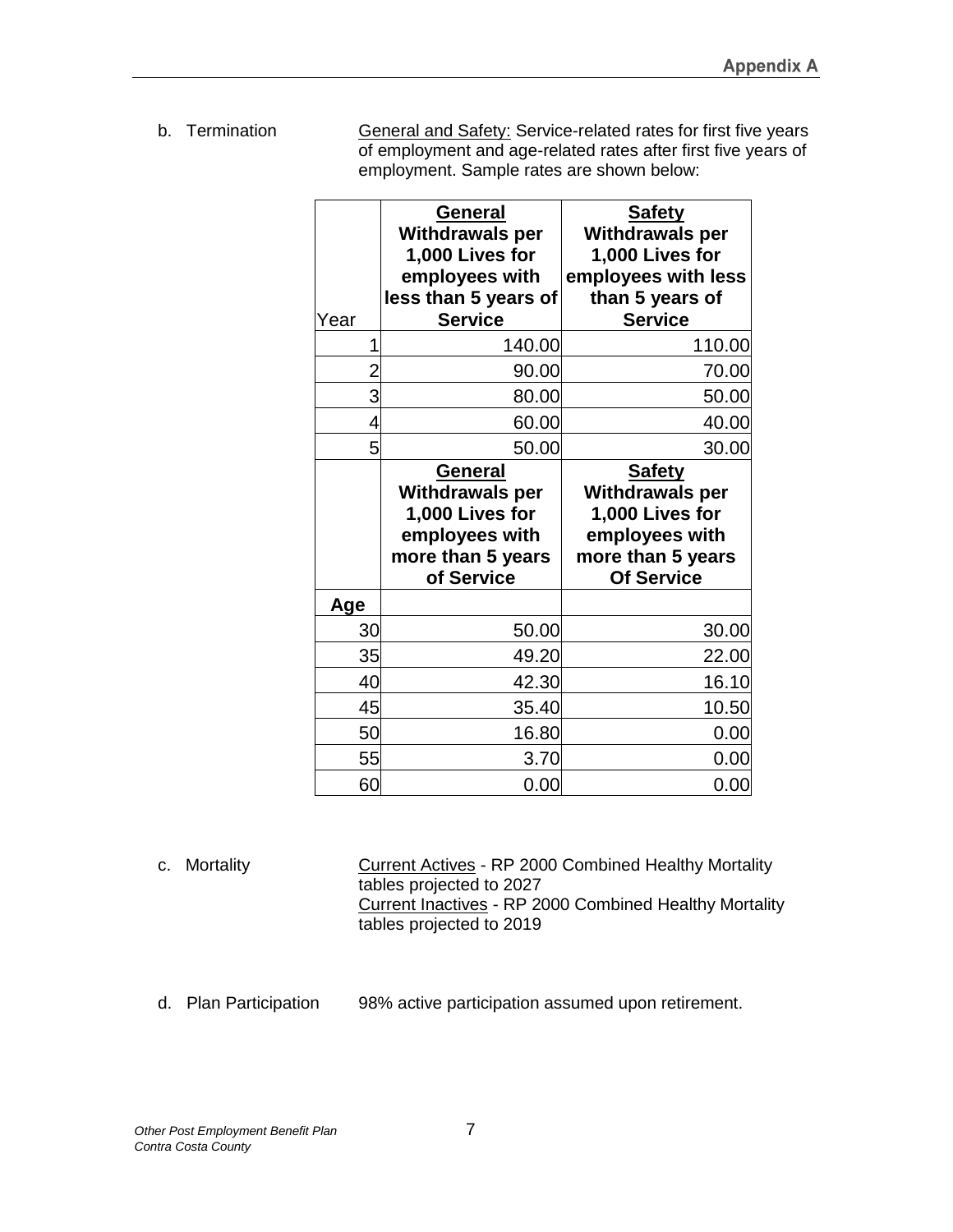e. Marital **Retirees:** actual data Characteristics Active Employees:

- Wives are three years younger than their husbands.
- 80% of males and 55% of females are assumed married at retirement.

#### **3. Premium Rates and Increases**

The following Premium Rates and Increases vary by bargaining unit. For illustrative purposes the following R-1A rates for 2012 cover over 75% of the current retiree population.

|                                                     |           | <b>Total</b><br><b>Monthly</b><br><b>Premium</b> | <b>County</b><br><b>Monthly</b><br><b>Premium</b> |
|-----------------------------------------------------|-----------|--------------------------------------------------|---------------------------------------------------|
| <b>Early Retirees (under 65)</b>                    |           |                                                  |                                                   |
| <b>Kaiser</b>                                       | <b>EE</b> | \$673.87                                         | \$478.91                                          |
|                                                     | <b>EF</b> | \$1,570.11                                       | \$1,115.84                                        |
| <b>Health Net HMO</b>                               | <b>EE</b> | \$894.87                                         | \$627.79                                          |
|                                                     | EF        | \$2,195.19                                       | \$1,540.02                                        |
| <b>Health Net PPO</b>                               | <b>EE</b> | \$1,109.51                                       | \$604.60                                          |
|                                                     | EF        | \$2,635.73                                       | \$1,436.25                                        |
| CCHP-A                                              |           |                                                  |                                                   |
|                                                     | <b>EE</b> | \$586.13                                         | \$509.92                                          |
|                                                     | <b>EF</b> | \$1,396.49                                       | \$1,214.90                                        |
| <b>CCHP - B</b>                                     | EE        | \$649.74                                         | \$528.50                                          |
|                                                     | EF        | \$1,543.89                                       | \$1,255.79                                        |
|                                                     |           | <b>Total</b><br><b>Monthly</b>                   | County<br><b>Monthly</b>                          |
| Retirees (over65)<br><b>Kaiser Out of Area Plan</b> | <b>EE</b> | <b>Premium</b><br>\$678.32                       | <b>Premium</b><br>\$626.37                        |
| <b>Retiree</b>                                      | EF        | \$1,542.28                                       | \$1,397.80                                        |
|                                                     |           |                                                  |                                                   |
| <b>Kaiser Senior</b>                                | <b>EE</b> | \$261.96                                         | \$261.95                                          |
| Advantage                                           | $EE+1$    | \$707.46                                         | \$707.45                                          |
| <b>Health Net Coordination of Benefit Plan</b>      | EE        | \$515.78                                         | \$467.13                                          |
| <b>Retiree</b>                                      | EF        | \$1031.56                                        | \$934.29                                          |
| <b>Health Net</b>                                   | <b>EE</b> | \$468.83                                         | \$409.69                                          |
| <b>Seniority Plus</b>                               | $EE+1$    | \$937.66                                         | \$819.38                                          |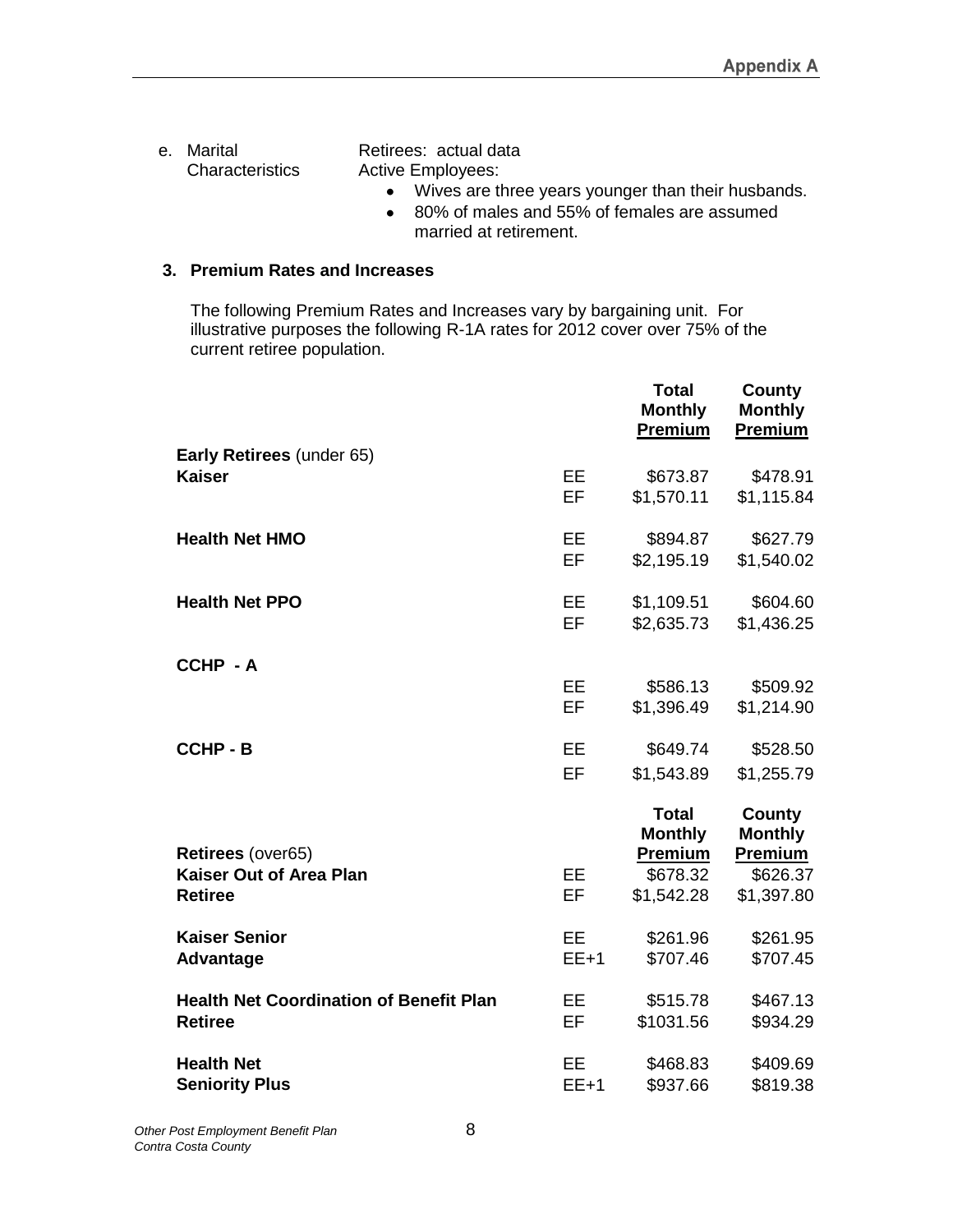| <b>Retirees (over65)</b><br>continued) |           | <b>Total</b><br><b>Monthly</b><br><b>Premium</b> | County<br><b>Monthly</b><br><b>Premium</b> |
|----------------------------------------|-----------|--------------------------------------------------|--------------------------------------------|
| <b>CCHP - A</b>                        | EE        | \$489.73                                         | \$420.27                                   |
| <b>Retiree</b>                         | $EE+1$    | \$1,203.69                                       | \$1,035.60                                 |
| <b>CCHP - B</b>                        | <b>EE</b> | \$553.34                                         | \$444.63                                   |
| <b>Retiree</b>                         | $EE+1$    | \$1,351.09                                       | \$1,088.06                                 |

#### **CalPERS Participating Retirees:**

For those retirees participating in CalPERS, the County contribution is based on a percentage of the Bay Area Kaiser rates; the 2012 rates are shown below.

| Single                |                | \$610.44   |
|-----------------------|----------------|------------|
| Employee +1 Dependent | $\blacksquare$ | \$1,220.88 |
| Employee + Family     | -              | \$1,587.14 |

### **Trend Rates:\***

| Year  | Rate |
|-------|------|
| 2012  | 10%  |
| 2013  | 9%   |
| 2014  | 8%   |
| 2015  | 7%   |
| 2016  | 6%   |
| 2017+ | 5%   |

\*Note that these are the trend rates for the aggregate medical cost. The employer portion of said medical costs may not increase by as much as trend, as described in the Plan Change section below.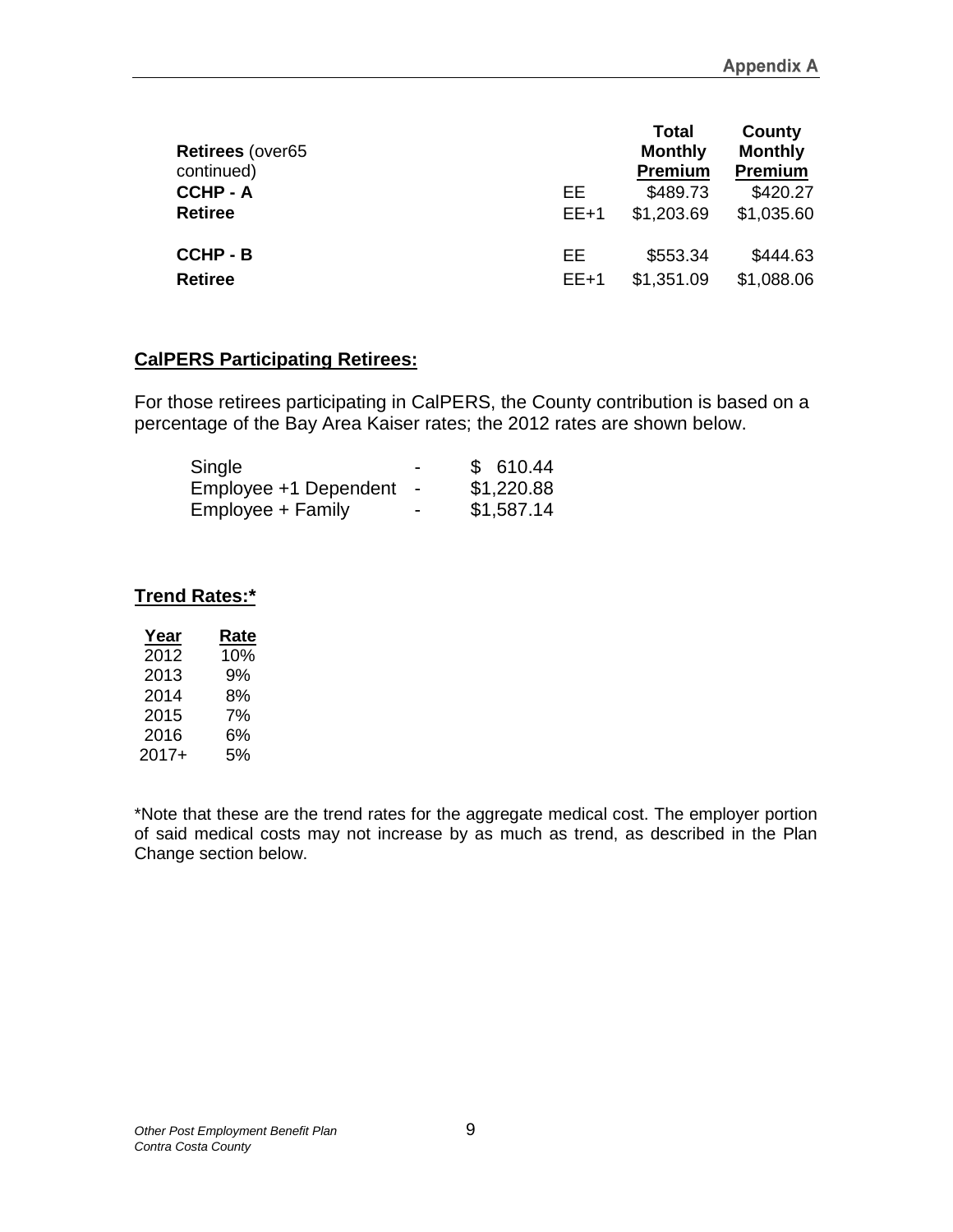#### **4. Actuarial Cost Method**

The actuarial accrued liability (AAL) and normal cost under the entry age normal actuarial method are used to determine the GASB expense. Under this method, medical benefits are estimated for each active plan participant on the basis of the assumptions described in this table and the plan provisions described in Appendix B. The total present value is the present value of these benefits. The AAL is the portion of the total present value attributed to each participant's service before the valuation date. The attribution period for postretirement benefits begins on date of employment. Normal cost is the total actuarial present value of the expected increase in AAL during the plan year for all active participants under the assumed retirement age.

The AAL for retired participants is determined as the actuarial present value of the benefits expected to be paid; no normal cost is determined for these participants.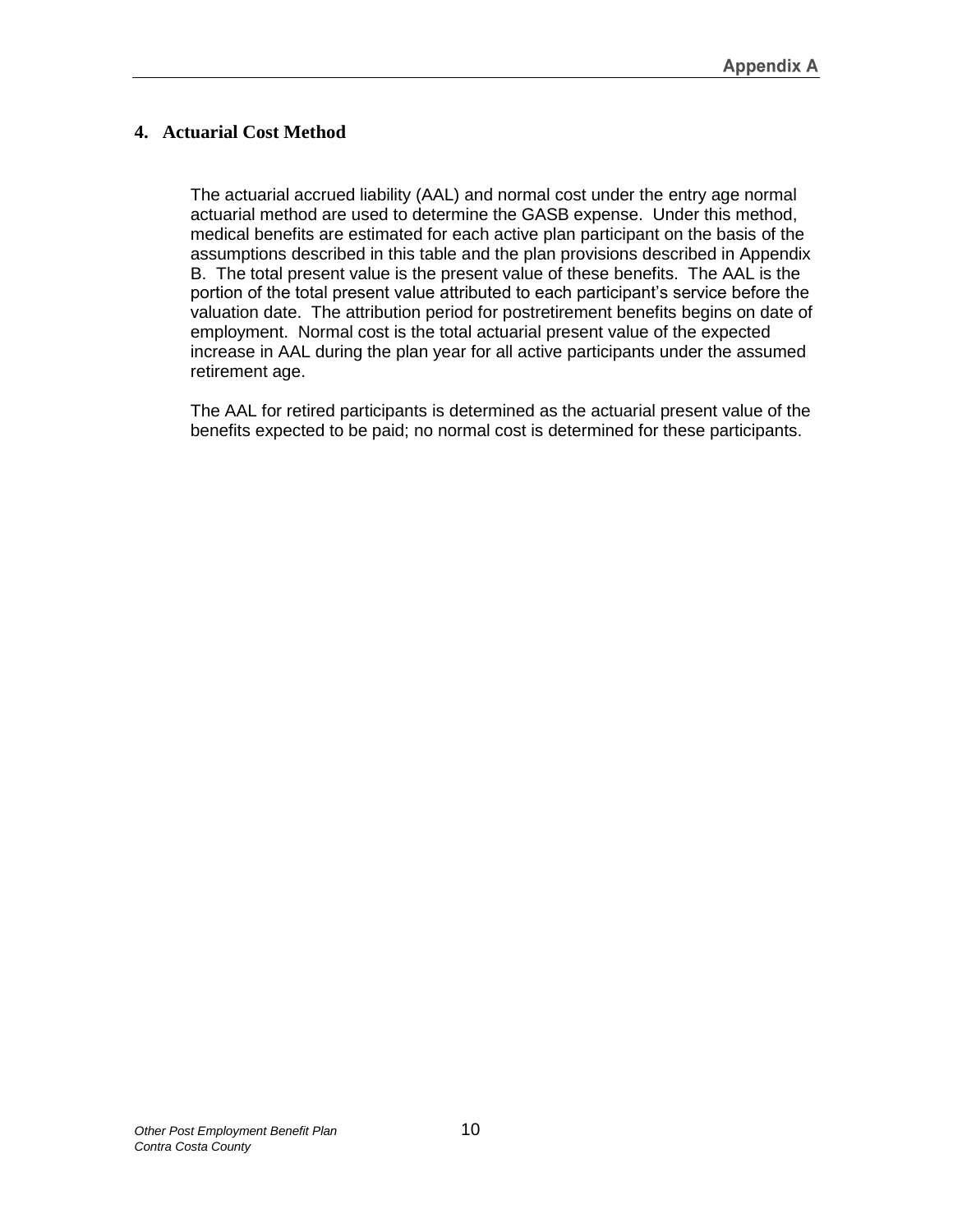# **Appendix B – Summary of Plan Provisions**

#### **1. Plans Available**

The following medical providers are currently available to General employees: Kaiser, Health Net, and the Contra Costa Health Plan. These plans are all available to both Medicare and Non-Medicare eligible retirees in varying forms. The majority of Safety employees are covered under various CalPERS health plans.

#### **2. Covered Groups**

All current active employees other than new tiers as established through bargaining are eligible, as are retirees currently receiving pension benefits. A retiree must be receiving pension benefits to receive health benefits.

#### **3. Eligibility for Retirement**

General employees can retire once they satisfy any of the following requirements: 50 years old with 10 years of service, 70 years old, or 30 years of service.

Safety employees can retire once they satisfy any of the following requirements: 50 years old with 10 years of service, 70 years old, or 20 years of service.

#### **4. Dependents**

Participating retirees may cover dependents at the rates given above.

#### **5. Plan Changes since the 1/1/2010 Valuation**

For Unrepresented County Employees, In Home Supportive Services, and First Five as well as Employees Represented by AFSCME Local 512, AFSCME Local 2700, Public Employees Union Local One, SEIU Local 1021 and Western Council of Engineers, Professional & Technical Engineers Association (AFL-CIO) Local 21, Public Defenders' Association, Probation Peace Officers Association, and Deputy District Attorneys' Association :

- County Premium Subsidy- Non CalPERS plans:
	- o Kaiser and Health Net HMO and Dental Plans:
		- January 1, 2010 medical inflation will be shared 50%/50% between the Participant and Employer, up to 11%.
		- January 1, 2011 medical inflation will be shared 50%/50% between the Participant and Employer, up to 11%.
		- January 1, 2012 and forward the County's monthly subsidy will be fixed at the 2011 dollar amount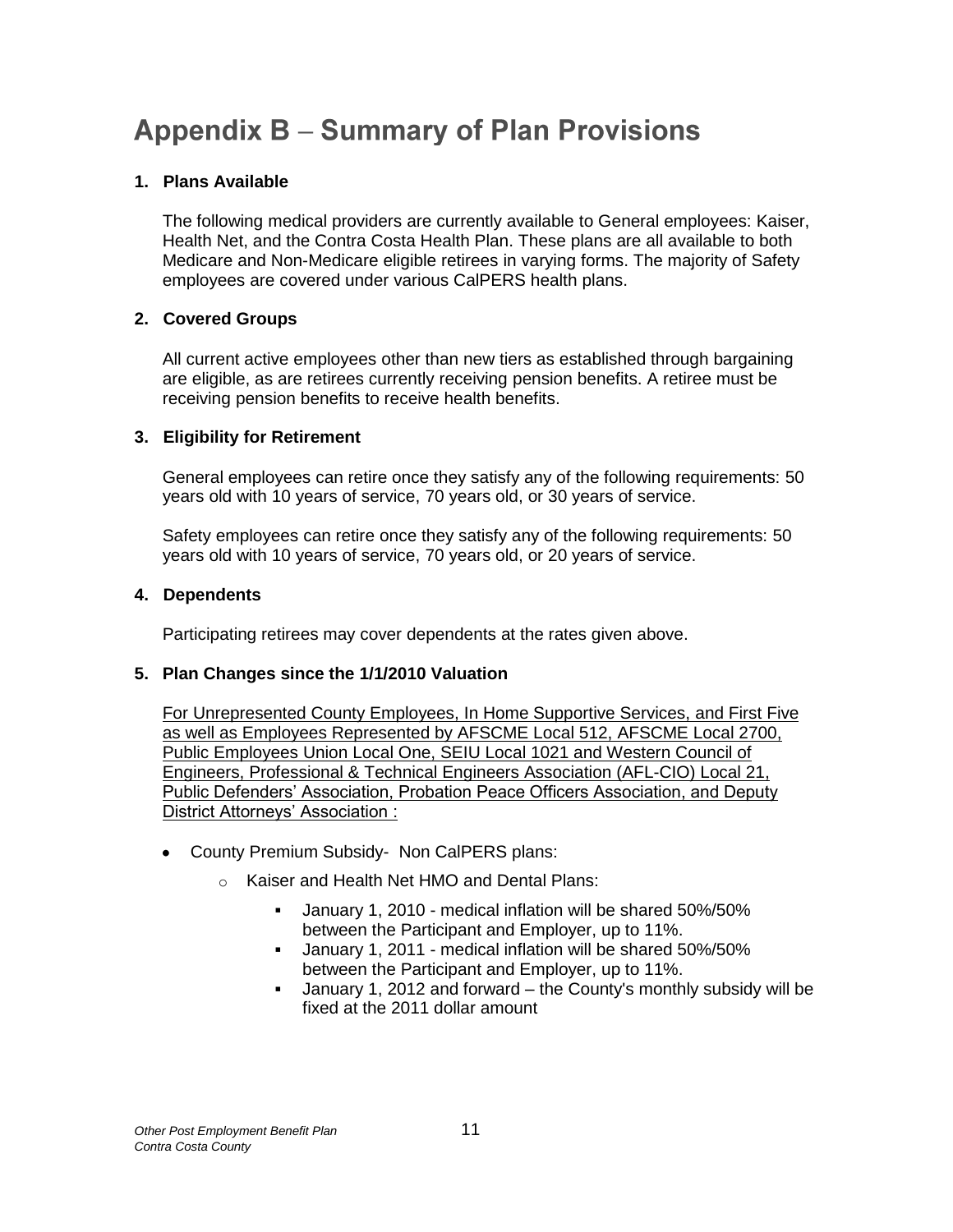- o CCHP A, B, and Coordinated Dental Plans:
	- January 1, 2010 total premium of CCHP-A will be shared 7%/93% between the Participant and Employer
	- January 1, 2010 total premium of CCHP-B will be shared 13%/87% between the Participant and Employer
	- January 1, 2011 medical inflation will be shared 50%/50% between the Participant and Employer, up to 11% (both CCHP-A & CCHP-B)
	- January 1, 2012 and forward the County's monthly subsidy will be fixed at the 2011 dollar amount
- o Health Net PPO
	- **Prior to January 1, 2012, medical inflation had been shared** between the County and the Participant 50%/50%.
	- January 1, 2012 and forward, the County's monthly subsidy will be fixed at the May 2011 dollar amount.

#### For Employees Represented by the Deputy Sheriff's Association District

County contributions for 2011 are based on an 87%/13% split of the Kaiser Bay Area retiree rates; in 2012 inflation in these rates will be split 80% County/20% retiree and in 2013 and forward, the inflation will be split 75% County/25% employee.

For Employees Represented by the Attorney Investigator's Association, Physician's and Dentist's Association, United Chief Officers Association, United Professional Firefighters, IAFF, Local 1230, and California Nurses Association:

County contributions are assumed to increase with trend as in the governing Memoranda of Understanding.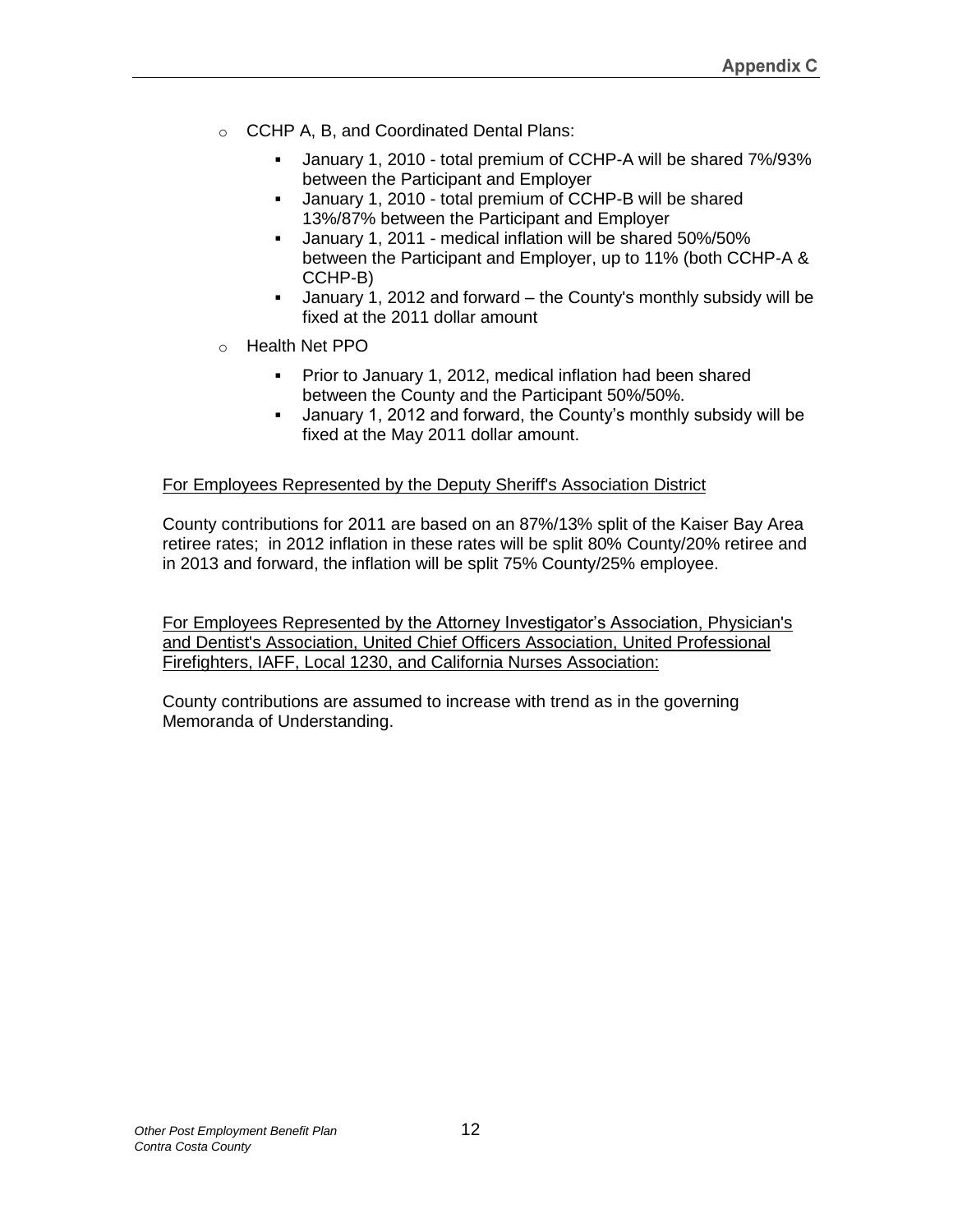# Appendix C - Summary of Employee Data

All Actives

| Age      | $0 - 4$        | $5 - 9$  | $10 - 14$      | $15 - 19$ | $20 - 24$      | $25 - 29$ | 30-34    | 35-39    | $40+$          | Total           |
|----------|----------------|----------|----------------|-----------|----------------|-----------|----------|----------|----------------|-----------------|
| $0 - 19$ | 0              | 0        | 0              | 0         | O              | 0         | 0        | 0        | $\Omega$       | 0               |
| 20-24    | 74             | 0        |                | 0         | 0              | 0         | 0        | 0        | 0              | 74              |
| 25-29    | 356            | 84       | 4              | 0         | 0              | 0         | 0        | 0        | 0              | 444             |
| 30-34    | 437            | 306      | 89             |           | 0              | 0         | 0        | 0        | 0              | 833             |
| 35-39    | 304            | 375      | 297            | 29        | 4              | 0         | 0        | 0        | 0              | 1,009           |
| 40-44    | 262            | 280      | 375            | 151       | 80             | 3         | 0        | 0        | 0              | 1,151           |
| 45-49    | 216            | 260      | 332            | 179       | 224            | 49        | 8        | 0        | 0              | 1,268           |
| 50-54    | 198            | 245      | 259            | 109       | 190            | 87        | 58       | 5        | 0              | 1,151           |
| 55-59    | 165            | 183      | 258            | 109       | 141            | 95        | 47       | 13       |                | 1,012           |
| 60-64    | 81             | 141      | 155            | 76        | 84             | 32        | 16       | 8        | 3              | 596             |
| 65-69    | 14             | 44       | 45             | 17        | 19             |           | 3        | 2        |                | 152             |
| 70-74    | 4              | 5        | 6              | 4         | 2              | 2         |          | 0        | $\Omega$       | 24              |
| $75+$    | $\overline{0}$ | <u>0</u> | $\overline{0}$ |           | $\overline{2}$ | <u>3</u>  | <u>0</u> | <u>0</u> | $\overline{0}$ | $\underline{6}$ |
| Total    | 2,111          | 1,923    | 1,820          | 676       | 746            | 278       | 133      | 28       | 5              | 7,720           |

| <b>Total Count</b>     | 7,720 |
|------------------------|-------|
| Average Age            | 46.13 |
| <b>Average Service</b> | 10.78 |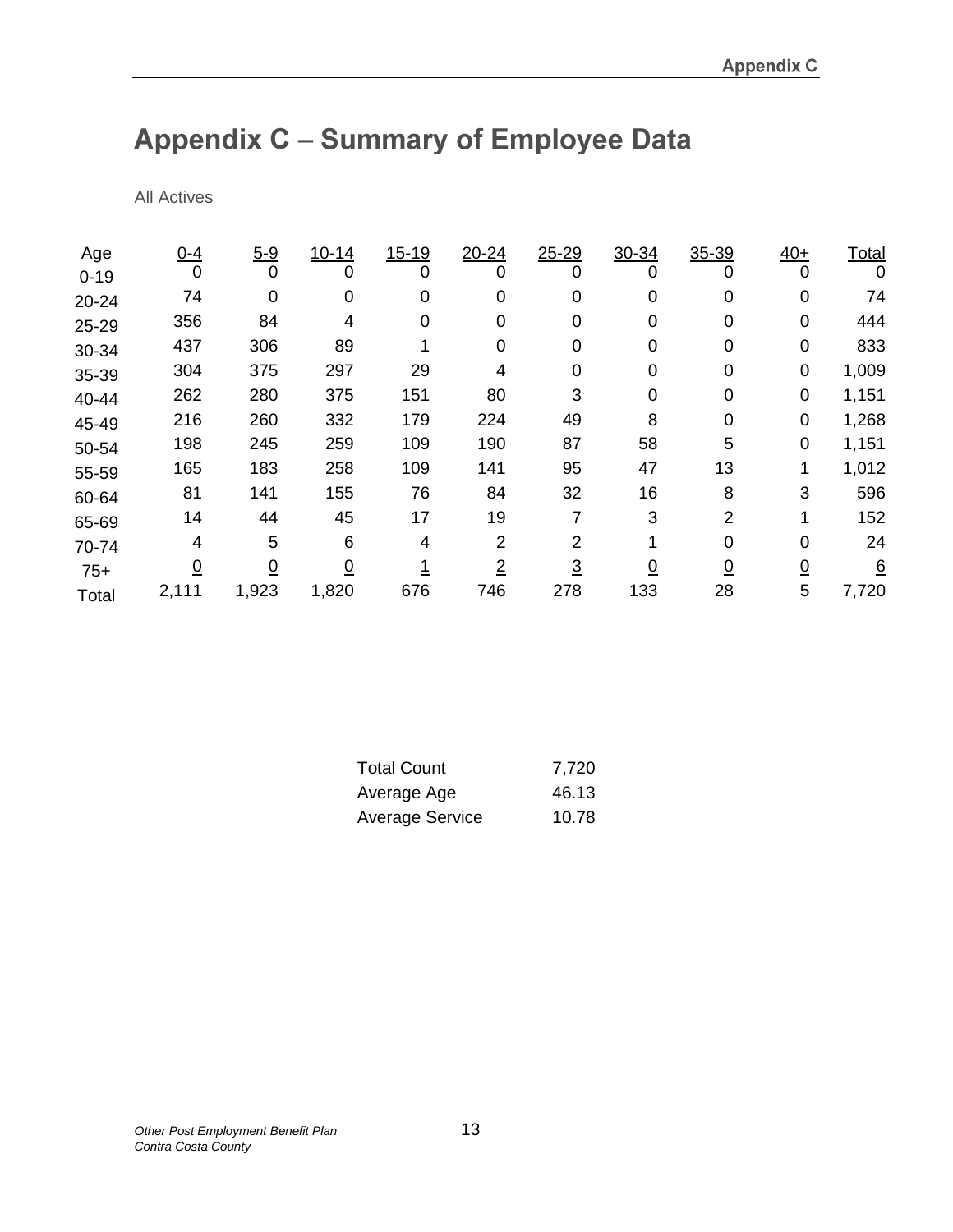#### General Actives

| Age      | $0 - 4$        | $5 - 9$     | $10 - 14$      | $15 - 19$ | 20-24    | 25-29          | 30-34 | 35-39 | $40+$    | Total           |
|----------|----------------|-------------|----------------|-----------|----------|----------------|-------|-------|----------|-----------------|
| $0 - 19$ | 0              | $\mathbf 0$ | 0              | 0         | 0        | 0              | 0     | 0     | 0        | 0               |
| 20-24    | 40             | 0           | 0              | 0         | 0        | 0              | O     | 0     | $\Omega$ | 40              |
| 25-29    | 254            | 59          | 4              | 0         | 0        | 0              | 0     | 0     | 0        | 317             |
| 30-34    | 357            | 223         | 70             |           | 0        | 0              | O     | 0     | $\Omega$ | 651             |
| 35-39    | 266            | 271         | 235            | 23        | 4        | 0              | 0     | 0     | $\Omega$ | 799             |
| 40-44    | 235            | 213         | 294            | 120       | 58       | 3              | 0     | 0     | $\Omega$ | 923             |
| 45-49    | 204            | 225         | 288            | 155       | 161      | 38             | 8     | 0     | 0        | 1,079           |
| 50-54    | 195            | 227         | 248            | 104       | 176      | 75             | 56    | 5     | $\Omega$ | 1,086           |
| 55-59    | 160            | 170         | 250            | 107       | 139      | 91             | 45    | 12    |          | 976             |
| 60-64    | 80             | 135         | 151            | 75        | 83       | 32             | 15    | 8     | 3        | 582             |
| 65-69    | 14             | 43          | 44             | 17        | 19       |                | 3     | 2     |          | 150             |
| 70-74    | 4              | 3           | 6              | 4         | 2        | 2              |       | 0     | O        | 22              |
| $75+$    | $\overline{0}$ | 0           | $\overline{0}$ |           | <u>2</u> | $\overline{3}$ | 0     | 0     | 0        | $6\overline{6}$ |
| Total    | 1,809          | 1,569       | 1,590          | 607       | 644      | 252            | 128   | 27    | 5        | 6,631           |

| Total Count     | 6,631 |
|-----------------|-------|
| Average Age     | 47.16 |
| Average Service | 10.96 |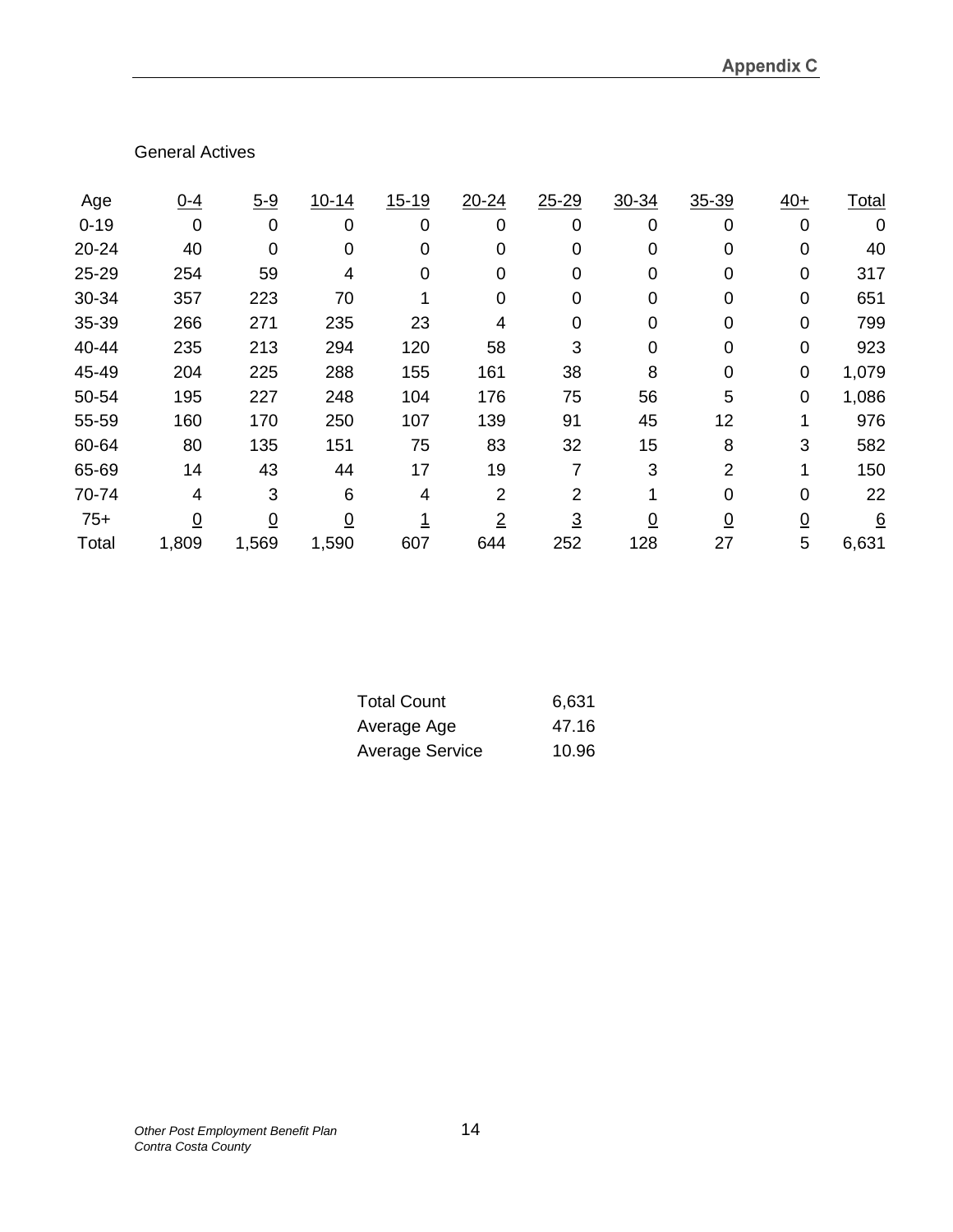### Safety Actives

| Age      | $0 - 4$  | $5 - 9$     | $10 - 14$ | $15 - 19$ | $20 - 24$ | $25 - 29$ | 30-34 | 35-39 | $40+$ | Total |
|----------|----------|-------------|-----------|-----------|-----------|-----------|-------|-------|-------|-------|
| $0 - 19$ | 0        | $\mathbf 0$ | 0         | 0         | 0         | 0         | 0     | 0     | 0     | 0     |
| 20-24    | 34       |             |           |           | O         |           |       |       |       | 34    |
| 25-29    | 102      | 25          | 0         | 0         | 0         |           |       |       | 0     | 127   |
| 30-34    | 80       | 83          | 19        |           | O         |           |       |       |       | 182   |
| 35-39    | 38       | 104         | 62        | 6         | 0         |           |       |       | 0     | 210   |
| 40-44    | 27       | 67          | 81        | 31        | 22        |           |       |       |       | 228   |
| 45-49    | 12       | 35          | 44        | 24        | 63        | 11        |       |       |       | 189   |
| 50-54    | 3        | 18          | 11        | 5         | 14        | 9         | 2     |       |       | 62    |
| 55-59    | 5        | 13          | 8         | 2         | 2         | 6         | 2     |       |       | 39    |
| 60-64    |          | 6           |           |           |           |           |       |       |       | 14    |
| 65-69    |          |             |           |           |           |           |       |       |       | 2     |
| 70-74    |          |             |           |           |           |           |       |       |       | 2     |
| $75+$    | <u>0</u> |             | 0         |           | <u>0</u>  |           | 0     |       |       |       |
| Total    | 302      | 354         | 230       | 69        | 102       | 29        | 5     |       |       | 1,089 |

| 1,089 |
|-------|
| 39.85 |
| 9.68  |
|       |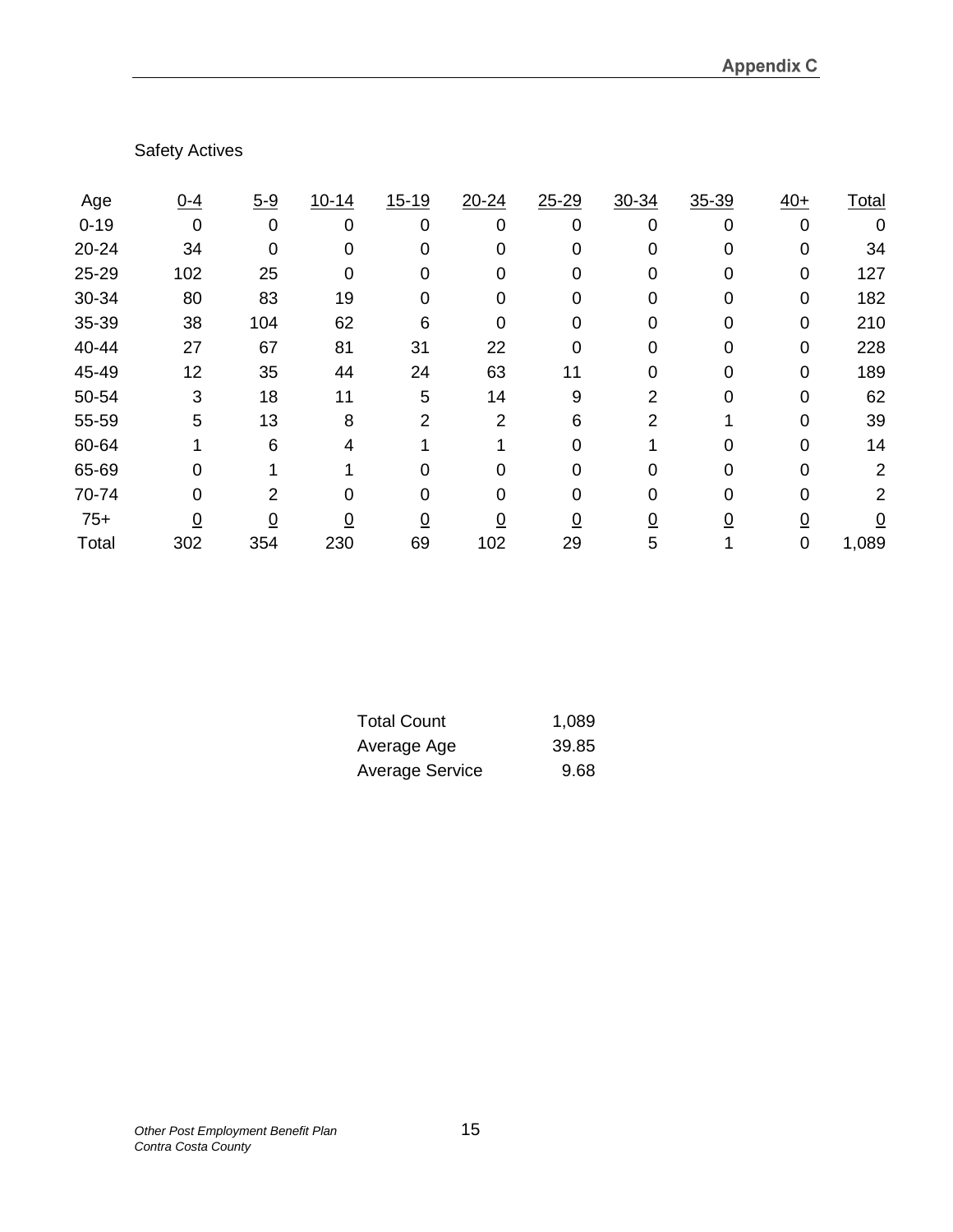| <b>All Retirees</b>                                                                                   |                                                                               |                                   |                |
|-------------------------------------------------------------------------------------------------------|-------------------------------------------------------------------------------|-----------------------------------|----------------|
| Under<br>50<br>50-54<br>55-59<br>60-64<br>65-69<br>70-74<br>75-79<br>80-84<br>85-89<br>$90+$<br>Total | 112<br>268<br>617<br>1173<br>1249<br>782<br>644<br>502<br>362<br>232<br>5,941 | <b>Total Count</b><br>Average Age | 5,941<br>69.62 |
| <b>General Retirees</b>                                                                               |                                                                               |                                   |                |
| Under<br>50<br>50-54<br>55-59<br>60-64<br>65-69<br>70-74<br>75-79<br>80-84<br>85-89<br>$90+$<br>Total | 33<br>113<br>440<br>952<br>1058<br>673<br>561<br>433<br>326<br>222<br>4,811   | <b>Total Count</b><br>Average Age | 4,811<br>70.88 |
| <b>Safety Retirees</b>                                                                                |                                                                               |                                   |                |
| Under<br>50<br>50-54<br>55-59<br>60-64<br>65-69<br>70-74<br>75-79<br>80-84                            | 79<br>155<br>177<br>221<br>191<br>109<br>83<br>69                             | <b>Total Count</b><br>Average Age | 1,130<br>64.30 |

85-89 36<br>90+ 10 90+ 10 Total 1,130